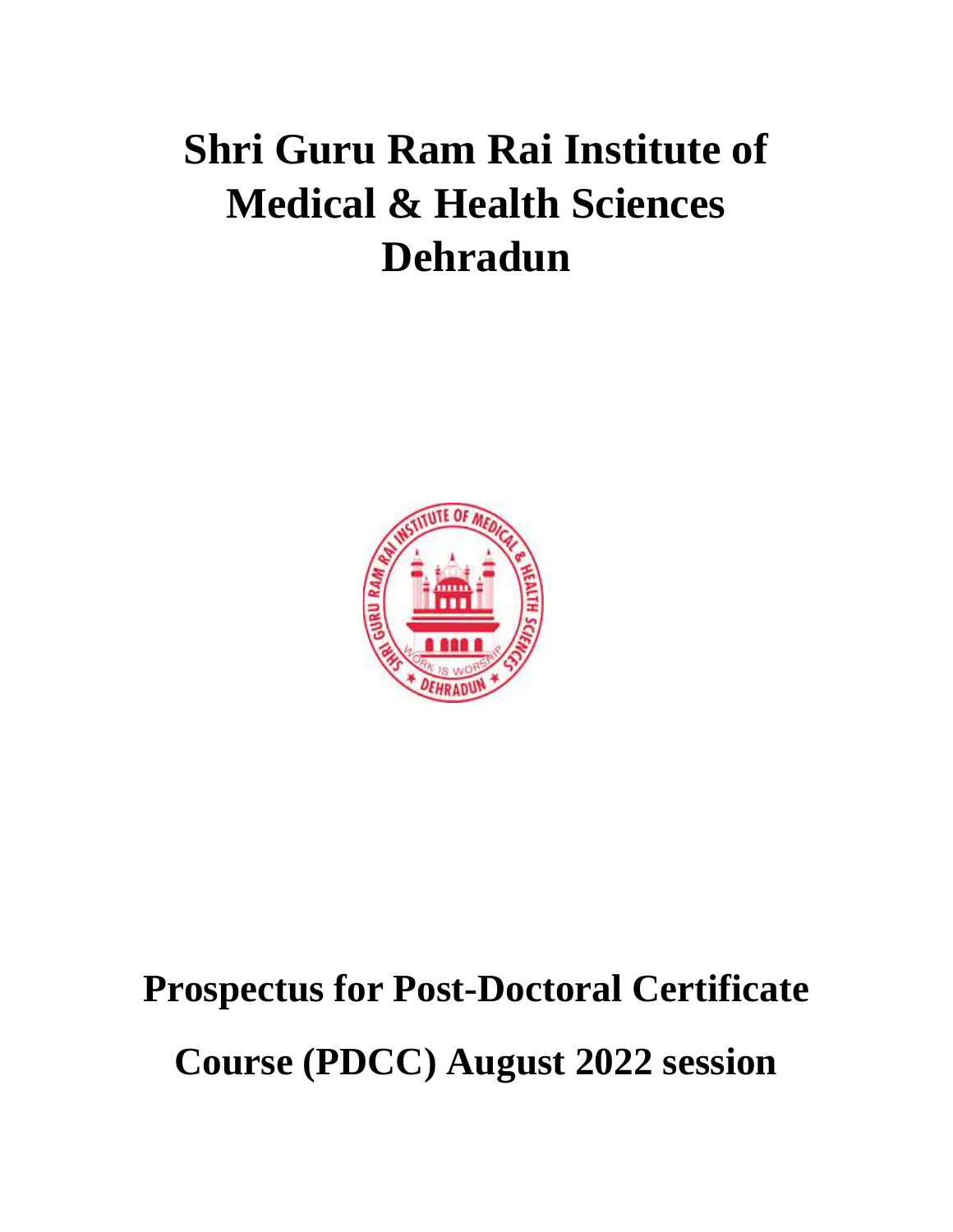### **Introduction:**

The Crowning Glory of Shri Mahant Devender Das Ji has been the completion and successful running of Shri Guru Ram rai Medical College and associated Shri Mahant Indiresh Hospital & its initiation into the service of the common man. The medical college has 1500 bedded multispecialty and superspecilaity hospital with the name of Shri Mahant Indiresh Hospital situated in the heart of the city nearly 2 Kms from both the railway station and Bus Terminal.

The hospital started in 2002 and the medical college got the permission by Ministry of Health and Family Welfare, New Delhi to start its first MBBS Batch from 2006. The MBBS Degree is recognized by MCI and MOHFW. The postgraduate (MD/MS) courses started in the year 2011.

**Objectives of the course:** The objective of this course is to provide comprehensive training to the enrolled candidates in respective field.

**Eligibility criteria:** The candidate should have successfully completed MD/DNB in corresponding broad specialty from an institute/ university recognized by Medical Council of India.

**Duration of course:** One year. During the training the candidate will work as academic senior resident.

Leaves entitled: as per institute policy: 30 in 1 year (Casual leave 18, Academic leave 6, Medical leave 6)

**Emoluments:** 85 000 per month (fixed)

**Method for applying**: candidates have to send their details along with photograph, application form fee receipt and name of the course applied for to the respective course coordinator. **If any candidate wishes to apply for more than 1 course, the candidate has to submit separate application form fee for each course**, though there will be only one exam.

**Method of selection: S**election of candidate will be done on the basis of merit only in the entrance examination and interview.

Venue of Exam: SGRRIM&HS Patel Nagar Dehradun Uttarakhand

Stage I: 10 AM to 11 AM. Written test (40 MCQ in 60 minutes) carrying 80 marks. No negative marking.

Stage II: Same day, 1 PM onwards. Candidates 3 times number of seats advertised (based on the merit of stage I exam) will be assessed for departmental assessment carrying 20 marks.

Final Result will be based on cumulative marks of two stages.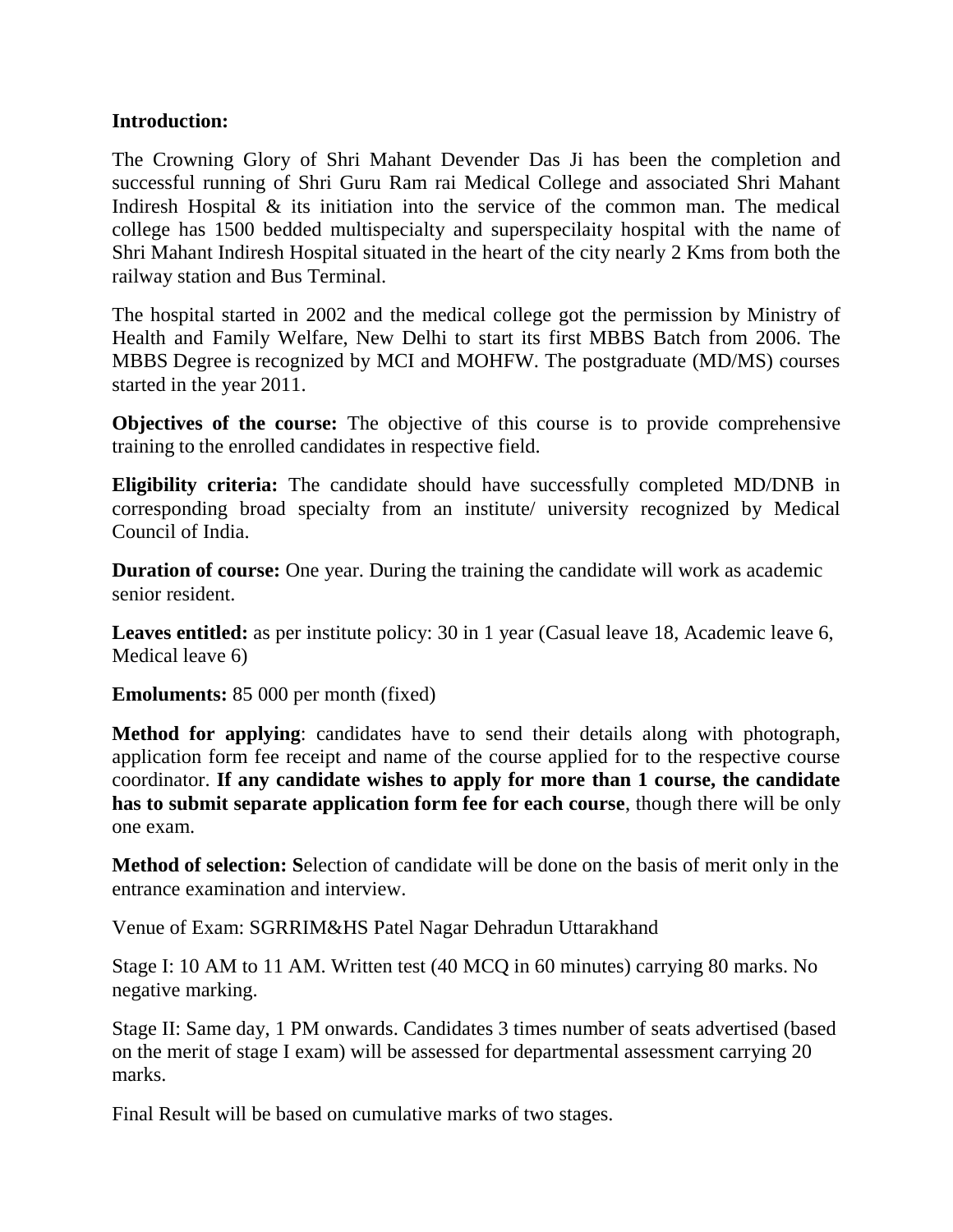#### **Important Dates**

| Date for advertisement/start date for filling application | 22/06/2022 |
|-----------------------------------------------------------|------------|
| Last date for filling application                         | 05/07/2022 |
| Display of eligible candidates name for exams on website  | 06/07/2022 |

#### **\*Date of written and interview will be displayed on college website/email to the eligible candidates**

#### **Details of bank accounts:**

#### **Holder Name: SGRRIM&HS**

#### **ACCOUNT NO: 1516000110182819 IFSC CODE: PUNB0151600**

#### **Contact details**

**Dr. Prashant Sarda** Department of Intervention Radiology [drprashantsarda1@gmail.com](mailto:drprashantsarda1@gmail.com) 7895131702

**Dr Manali Arora Department of Diagnostic Radiolog[y drmanaliat@gmail.com](mailto:drmanaliat@gmail.com) 8397083710** 

**Dr. Robina Makker** Department of Anaesthesiology [robinamakker71@gmail.com](mailto:robinamakker71@gmail.com) 8968111044

**Dr Arvind Makker** Department of Cardiovascular & Thoracic Surgery **arvindmakker@gmail.com** 8968111055

#### **Seats offered**

| PDCC Vascular and Interventional Radiology     |  |
|------------------------------------------------|--|
| PDCC Cross sectional and Onco-Imaging          |  |
| <b>PDCC</b> Critical Care                      |  |
| PDCC Cardiothoracic and Vascular Anaesthesia   |  |
| PDCC Neuro Anaesthesia and Neuro-Critical Care |  |
| PDCC Pain and Palliative Medicine              |  |
| PDCC Onco Anesthesia and Onco Critical Care    |  |
| PDCC Vascular & Endovascular Surgery           |  |

#### **Fees**

| Application fee                                     | 2000/-+ Transaction fee |
|-----------------------------------------------------|-------------------------|
| <b>Admission Fees</b>                               | $1,00,000/-$            |
| Course Fees                                         | $1,00,000/$ -           |
| Exam and Degree fee                                 | $5000/-$                |
| Caution Money (Refundable only on completion of the | $50,000/-$              |
| course)                                             |                         |
| <b>Library Fees</b>                                 | $2000/-$                |
| Accommodation (optional) fee                        | As per institute policy |